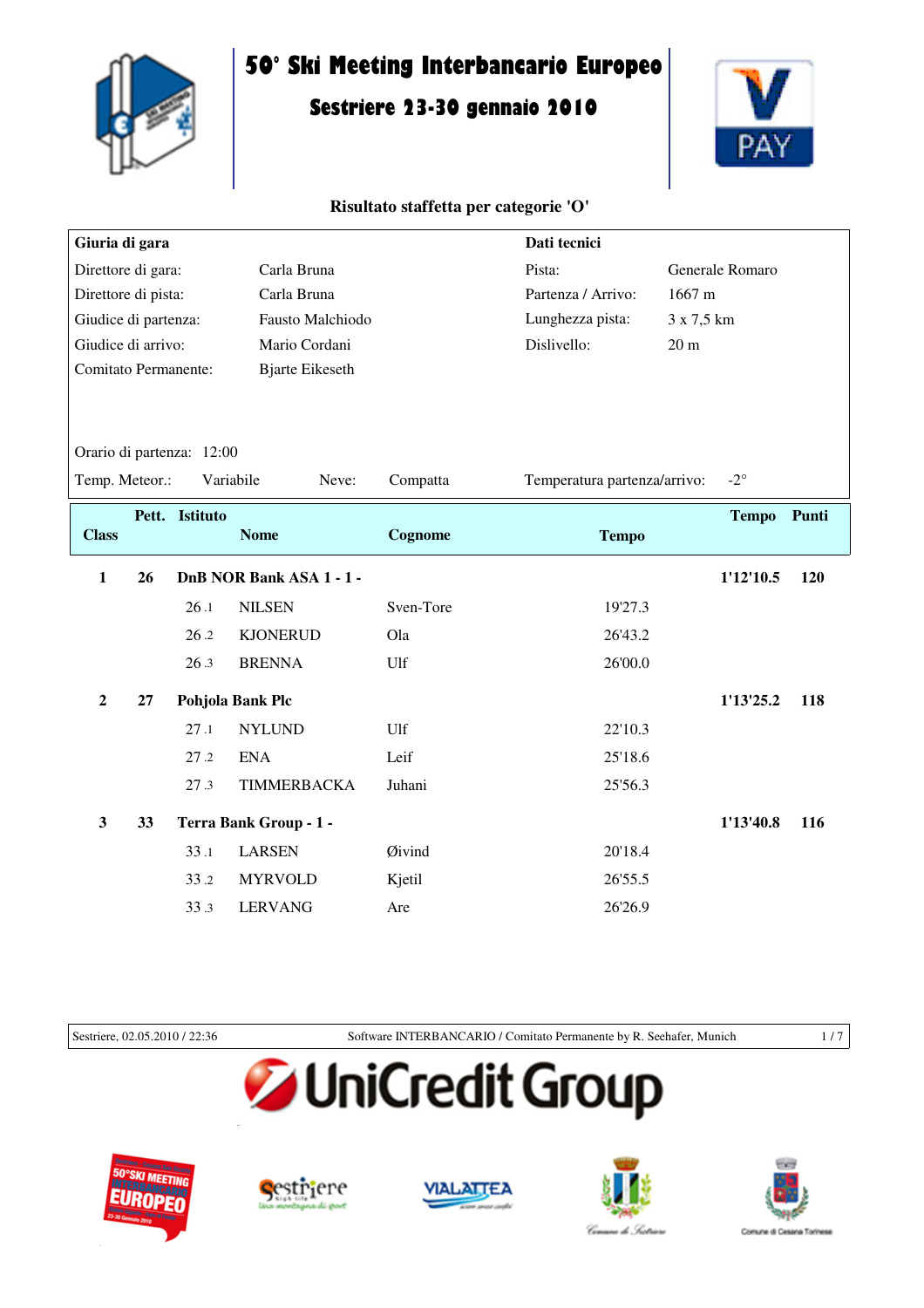| <b>Class</b>     |    | Pett. Istituto | <b>Nome</b>                        | Cognome                                              | <b>Tempo</b> | Tempo Punti |     |
|------------------|----|----------------|------------------------------------|------------------------------------------------------|--------------|-------------|-----|
| $\boldsymbol{4}$ | 31 |                |                                    | HypoVereinsbank 1 - UniCredit Group - Muenchen - 1 - |              | 1'14'18.5   | 114 |
|                  |    | 31.1           | <b>ALBRECHT</b>                    | Uli                                                  | 22'23.9      |             |     |
|                  |    | 31.2           | <b>SOMMER</b>                      | Manfred                                              | 27'02.1      |             |     |
|                  |    | 31.3           | <b>ADLER</b>                       | Steffen                                              | 24'52.5      |             |     |
| 5                | 29 |                | <b>Swedbank Estonia</b>            |                                                      |              | 1'14'43.2   | 112 |
|                  |    | 29.1           | <b>PALLO</b>                       | Rait                                                 | 20'43.9      |             |     |
|                  |    | 29.2           | <b>MAESEPP</b>                     | Aigar                                                | 27'03.7      |             |     |
|                  |    | 29.3           | <b>VIRGEPUU</b>                    | Erko                                                 | 26'55.6      |             |     |
| 6                | 53 |                | DnB NOR Bank ASA 1 - 2 -           |                                                      |              | 1'17'46.2   | 110 |
|                  |    | 53.1           | <b>CHRISTIANSEN</b>                | Terje                                                | 21'34.7      |             |     |
|                  |    | 53.2           | <b>SAND</b>                        | Sverre                                               | 29'01.6      |             |     |
|                  |    | 53.3           | <b>HOLE</b>                        | Kjell Yngvar                                         | 27'09.9      |             |     |
| $\overline{7}$   | 32 |                | <b>Raiffeisen Schweiz</b>          |                                                      |              | 1'17'46.5   | 108 |
|                  |    | 32.1           | <b>NIGUILLE</b>                    | Pascal                                               | 20'57.0      |             |     |
|                  |    | 32.2           | <b>FUCHS</b>                       | Markus                                               | 29'46.2      |             |     |
|                  |    | 32.3           | <b>HARTMANN</b>                    | Andreas                                              | 27'03.3      |             |     |
| $\bf{8}$         | 60 |                | Terra Bank Group - 2 -             |                                                      |              | 1'19'06.9   | 106 |
|                  |    | 60.1           | <b>HANSEN</b>                      | Geir                                                 | 21'19.5      |             |     |
|                  |    | 60.2           | <b>VIDAR</b>                       | Myrvold                                              | 29'01.1      |             |     |
|                  |    | 60.3           | <b>EGNER</b>                       | Joar                                                 | 28'46.3      |             |     |
| 9                | 28 | Nordea 1 - 1 - |                                    |                                                      |              | 1'19'48.2   | 104 |
|                  |    | 28.1           | <b>INGEBRAND</b>                   | Anders                                               | 20'37.8      |             |     |
|                  |    | 28.2           | <b>TUUNAINEN</b>                   | Ahti                                                 | 29'33.0      |             |     |
|                  |    | 28.3           | <b>VARTIAINEN</b>                  | Aarne                                                | 29'37.4      |             |     |
| 10               | 39 |                | Gruppo Credito Valtellinese - 1 -  |                                                      |              | 1'20'23.7   | 102 |
|                  |    | 39.1           | PICCINALI                          | Mauro                                                | 24'03.3      |             |     |
|                  |    | 39.2           | <b>GURINI</b>                      | Luca                                                 | 27'41.3      |             |     |
|                  |    | 39.3           | <b>FONTANA</b>                     | Edi                                                  | 28'39.1      |             |     |
| 11               | 35 |                | Nova Ljubljanska Banka - Ljubljana |                                                      |              | 1'20'59.8   | 100 |
|                  |    | 35.1           | <b>KRSINAR</b>                     | Jani                                                 | 20'56.3      |             |     |
|                  |    | 35.2           | <b>SUSEC</b>                       | Tone                                                 | 31'50.9      |             |     |
|                  |    | 35.3           | <b>ROMSAK</b>                      | Matic                                                | 28'12.6      |             |     |
| 12               | 65 |                | DnB NOR Bank ASA 1 - 3 -           |                                                      |              | 1'21'20.7   | 98  |
|                  |    | 65.1           | <b>MARTINSEN</b>                   | Kjell Chr.                                           | 22'14.9      |             |     |
|                  |    | 65.2           | <b>HESTANGEN</b>                   | <b>Bjoern</b>                                        | 30'33.5      |             |     |
|                  |    | 65.3           | <b>GULBRANDSEN</b>                 | Hans Petter                                          | 28'32.3      |             |     |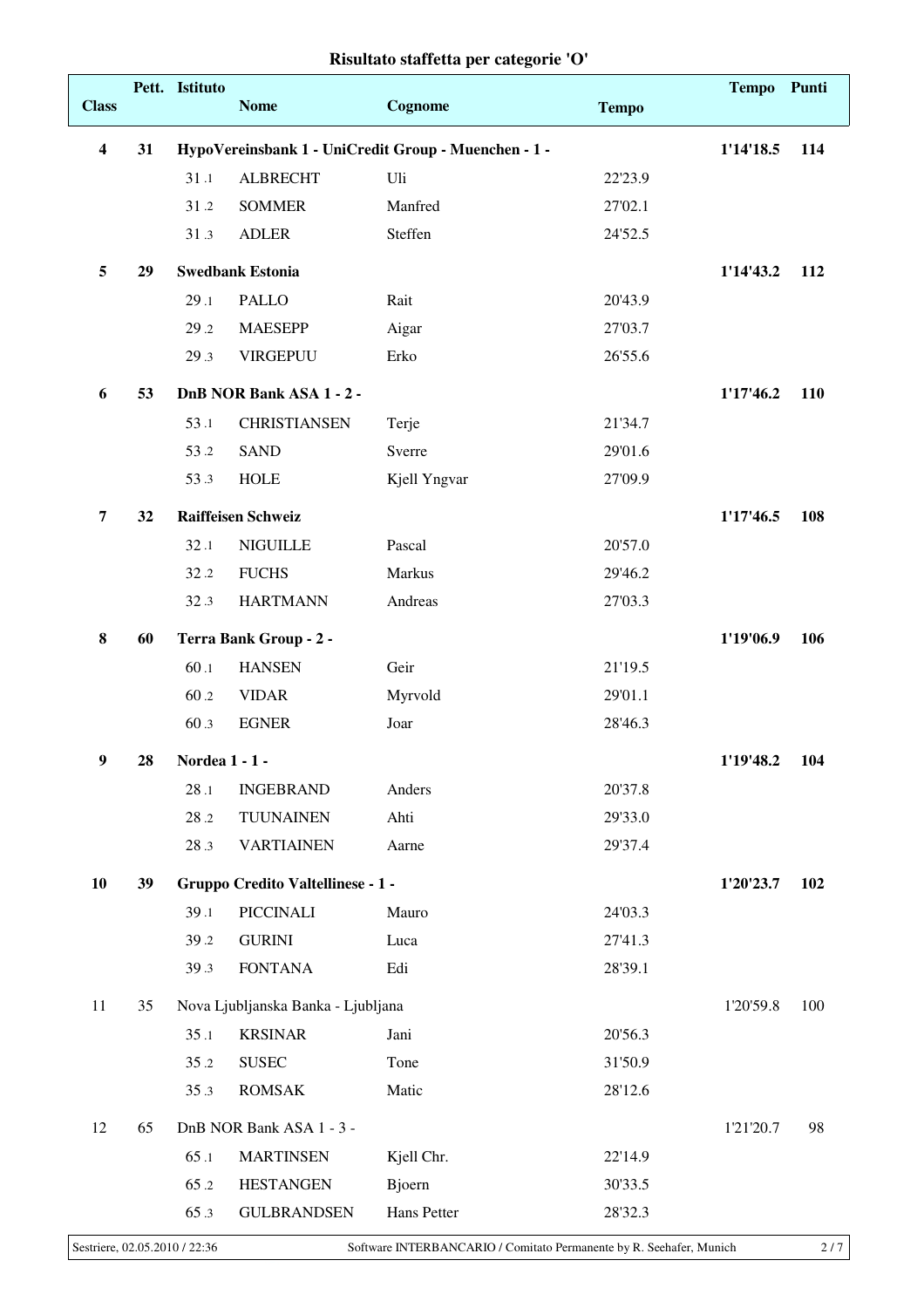|              |    | Pett. Istituto |                                                   |                                                      |              | <b>Tempo</b> | Punti |
|--------------|----|----------------|---------------------------------------------------|------------------------------------------------------|--------------|--------------|-------|
| <b>Class</b> |    |                | <b>Nome</b>                                       | Cognome                                              | <b>Tempo</b> |              |       |
| 13           | 34 |                | UniCredit Group 1- ITALIA - 1 -                   |                                                      |              | 1'21'45.9    | 96    |
|              |    | 34.1           | <b>BOF</b>                                        | Piero                                                | 24'07.2      |              |       |
|              |    | 34.2           | <b>CABASSI</b>                                    | Luciano                                              | 29'26.0      |              |       |
|              |    | 34.3           | <b>NOVOROLNIK</b>                                 | Martin                                               | 28'12.7      |              |       |
| 14           | 41 |                | <b>UBI Banca Gruppo 1</b>                         |                                                      |              | 1'24'47.9    | 94    |
|              |    | 41.1           | <b>VIVALDA</b>                                    | Carlo                                                | 24'53.8      |              |       |
|              |    | 41.2           | <b>GALFRÈ</b>                                     | Roberto                                              | 30'28.7      |              |       |
|              |    | 41.3           | <b>LANDRA</b>                                     | Marco                                                | 29'25.4      |              |       |
| 15           | 57 | Nordea 1 - 2 - |                                                   |                                                      |              | 1'25'36.5    | 92    |
|              |    | 57.1           | <b>IHLE-HANSEN</b>                                | Håvard                                               | 22'58.4      |              |       |
|              |    | 57.2           | <b>BRYNE</b>                                      | Arne Olav                                            | 31'36.8      |              |       |
|              |    | 57.3           | <b>HANSEN</b>                                     | Ove                                                  | 31'01.3      |              |       |
| 16           | 37 |                | Gruppo Intesa Sanpaolo 1 - 1 -                    |                                                      |              | 1'25'39.9    | 90    |
|              |    | 37.1           | <b>GRISO</b>                                      | Gianfranco                                           | 25'02.4      |              |       |
|              |    | 37.2           | <b>RESINA</b>                                     | Cosimo                                               | 32'25.0      |              |       |
|              |    | 37.3           | <b>ANTONIAZZI</b>                                 | Antonio                                              | 28'12.5      |              |       |
| 17           | 54 |                |                                                   | HypoVereinsbank 1 - UniCredit Group - Muenchen - 2 - |              | 1'26'35.0    | 88    |
|              |    | 54.1           | <b>NAGL</b>                                       | Andreas                                              | 24'05.5      |              |       |
|              |    | 54.2           | <b>DOLD</b>                                       | Ludwig                                               | 31'29.2      |              |       |
|              |    | 54.3           | <b>THALER</b>                                     | Peter                                                | 31'00.3      |              |       |
|              |    |                |                                                   |                                                      |              |              |       |
| 18           | 51 | 51.1           | Graubuendner Kantonalbank - Chur<br><b>BONELL</b> | Curdin                                               | 25'21.9      | 1'27'46.5    | 86    |
|              |    | 51.2           | <b>ROFFLER</b>                                    | Anton                                                | 31'06.0      |              |       |
|              |    | 51.3           | <b>BERTHER</b>                                    | Flurin                                               | 31'18.6      |              |       |
|              |    |                |                                                   |                                                      |              |              |       |
| 19           | 62 | Nordea 1 - 3 - |                                                   |                                                      |              | 1'28'17.4    | 84    |
|              |    | 62.1           | <b>KARLSSON</b>                                   | Fredrik                                              | 23'01.2      |              |       |
|              |    | 62.2           | <b>SALTE</b>                                      | Arild                                                | 31'50.1      |              |       |
|              |    | 62.3           | <b>ARNESEN</b>                                    | Jon Erik                                             | 33'26.1      |              |       |
| 20           | 55 |                | UniCredit Group 1- ITALIA - 2 -                   |                                                      |              | 1'28'45.0    | 82    |
|              |    | 55.1           | <b>MARIUZ</b>                                     | Roberto                                              | 25'41.8      |              |       |
|              |    | 55.2           | <b>MAFFIOLETTI</b>                                | Marco                                                | 32'27.8      |              |       |
|              |    | 55.3           | <b>BIONDI</b>                                     | Angelo                                               | 30'35.4      |              |       |
| 21           | 36 |                | Credit Suisse I - 1 -                             |                                                      |              | 1'31'21.3    | 80    |
|              |    | 36.1           | WAGENFÜHR                                         | Thomas                                               | 20'27.4      |              |       |
|              |    | 36.2           | <b>MAIER</b>                                      | Jürgen                                               | 35'26.1      |              |       |
|              |    | 36.3           | WAGENFÜHR                                         | Urs                                                  | 35'27.8      |              |       |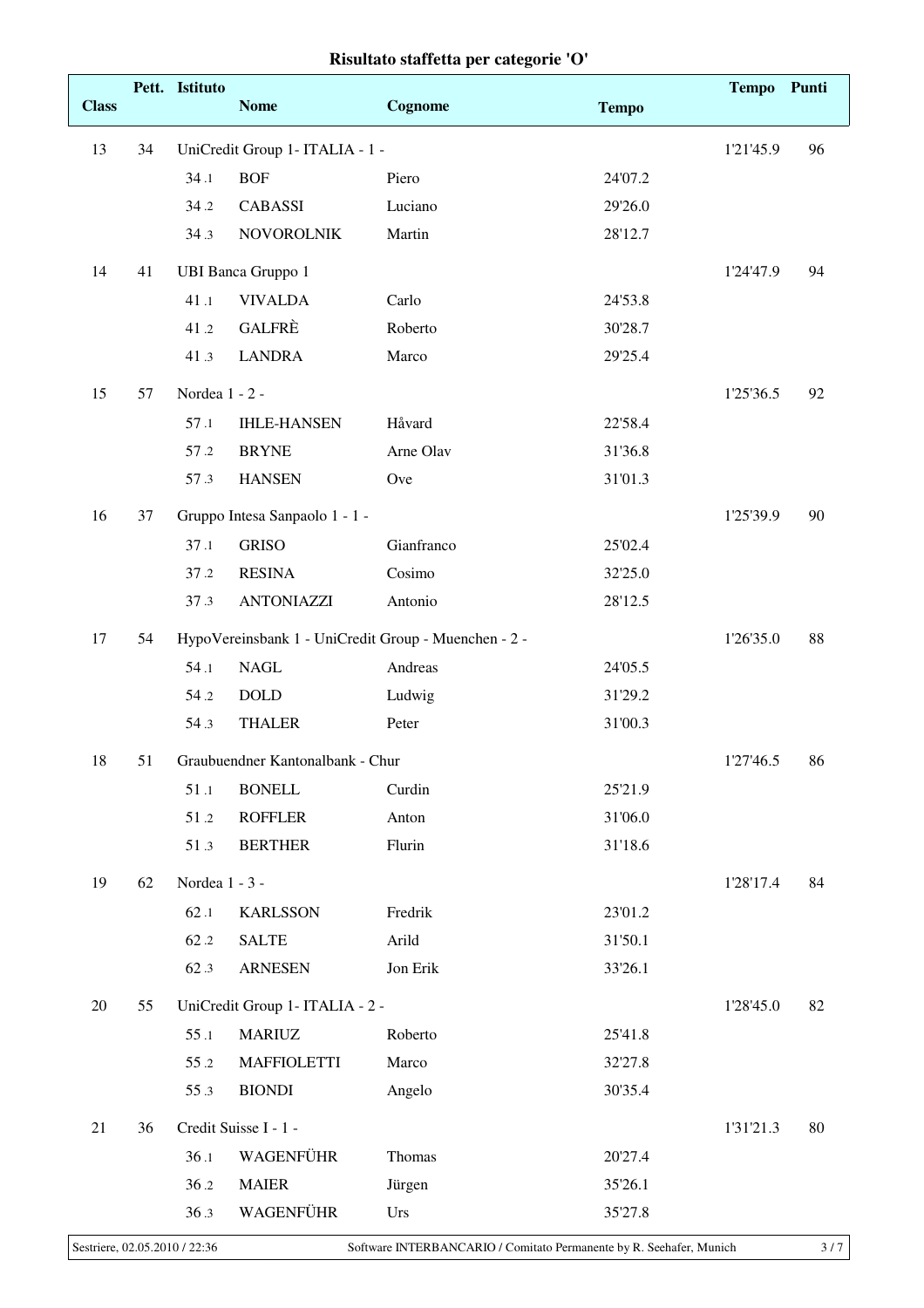| Risultato staffetta per categorie 'O' |  |  |  |
|---------------------------------------|--|--|--|
|---------------------------------------|--|--|--|

|              |    | Pett. Istituto |                                    |              |              | Tempo Punti |    |
|--------------|----|----------------|------------------------------------|--------------|--------------|-------------|----|
| <b>Class</b> |    |                | <b>Nome</b>                        | Cognome      | <b>Tempo</b> |             |    |
| 22           | 38 |                | Automatia Ltd. - Helsinki          |              |              | 1'31'43.8   | 78 |
|              |    | 38.1           | <b>MARVIALA</b>                    | Jyri         | 23'49.0      |             |    |
|              |    | 38.2           | <b>PENTTILAE</b>                   | Tapani       | 38'23.1      |             |    |
|              |    | 38.3           | <b>SALMI</b>                       | Simo         | 29'31.7      |             |    |
| 23           | 44 |                | Schweizerische Nationalbank        |              |              | 1'32'15.3   | 76 |
|              |    | 44.1           | <b>WUERMLI</b>                     | Alwin        | 25'57.8      |             |    |
|              |    | 44.2           | <b>EHRLER</b>                      | Armin        | 35'23.9      |             |    |
|              |    | 44.3           | <b>CRAMERI</b>                     | Remo         | 30'53.6      |             |    |
| 24           | 67 | Nordea 1 - 4 - |                                    |              |              | 1'33'35.7   | 74 |
|              |    | 67.1           | <b>HAVNERAAS</b>                   | <b>Brede</b> | 26'16.3      |             |    |
|              |    | 67.2           | <b>PÕLLENDIK</b>                   | Rait         | 33'55.1      |             |    |
|              |    | 67.3           | <b>ONEMAR</b>                      | Mart         | 33'24.3      |             |    |
| 25           | 43 |                | Gruppo Intesa Sanpaolo 2 - 1 -     |              |              | 1'35'13.7   | 72 |
|              |    | 43.1           | <b>CARLI</b>                       | Maurizio     | 25'18.0      |             |    |
|              |    | 43.2           | <b>PEDERIVA</b>                    | Danilo       | 35'42.8      |             |    |
|              |    | 43.3           | <b>D'INCA</b>                      | Roberto      | 34'12.9      |             |    |
| 26           | 64 |                | UniCredit Group 1- ITALIA - 3 -    |              |              | 1'36'01.7   | 70 |
|              |    | 64.1           | <b>DE MATTIO</b>                   | Marco        | 29'18.7      |             |    |
|              |    | 64.2           | <b>DALDOSS</b>                     | Adalberto    | 33'07.1      |             |    |
|              |    | 64.3           | <b>AMBROSINI</b>                   | Davide       | 33'35.9      |             |    |
| 27           | 58 |                | Gruppo Credito Valtellinese - 2 -  |              |              | 1'38'48.2   | 68 |
|              |    | 58.1           | <b>BARTESAGHI</b>                  | Roberto      | 33'29.3      |             |    |
|              |    | 58.2           | <b>TAVANI</b>                      | Mirko        | 34'37.8      |             |    |
|              |    | 58.3           | <b>ANDREOLA</b>                    | Luigi        | 30'41.1      |             |    |
| 28           | 45 |                | Luzerner Kantonalbank              |              |              | 1'39'03.4   | 66 |
|              |    | 45.1           | <b>EGGSPÜHLER</b>                  | Roland       | 23'40.8      |             |    |
|              |    | 45.2           | <b>BRUNNER</b>                     | Anton        | 28'24.3      |             |    |
|              |    | 45.3           | <b>BIERI</b>                       | Jürg         | 46'58.3      |             |    |
| 29           | 56 |                | Gruppo Intesa Sanpaolo 1 - 2 -     |              |              | 1'40'47.1   | 64 |
|              |    | 56.1           | <b>TACCHINI</b>                    | Mario        | 30'25.8      |             |    |
|              |    | 56.2           | <b>BARBATO</b>                     | Ugo          | 34'59.5      |             |    |
|              |    | 56.3           | <b>MANNA</b>                       | Federico     | 35'21.8      |             |    |
| 30           | 30 |                | Sparkasse Bad Toelz-Wolfratshausen |              |              | 1'42'57.4   | 62 |
|              |    | 30.1           | <b>GOERLICH</b>                    | Jürgen       | 29'14.7      |             |    |
|              |    | 30.2           | <b>BEILHACK</b>                    | Anton        | 36'34.8      |             |    |
|              |    | 30.3           | <b>FISCHHABER</b>                  | Michael      | 37'07.9      |             |    |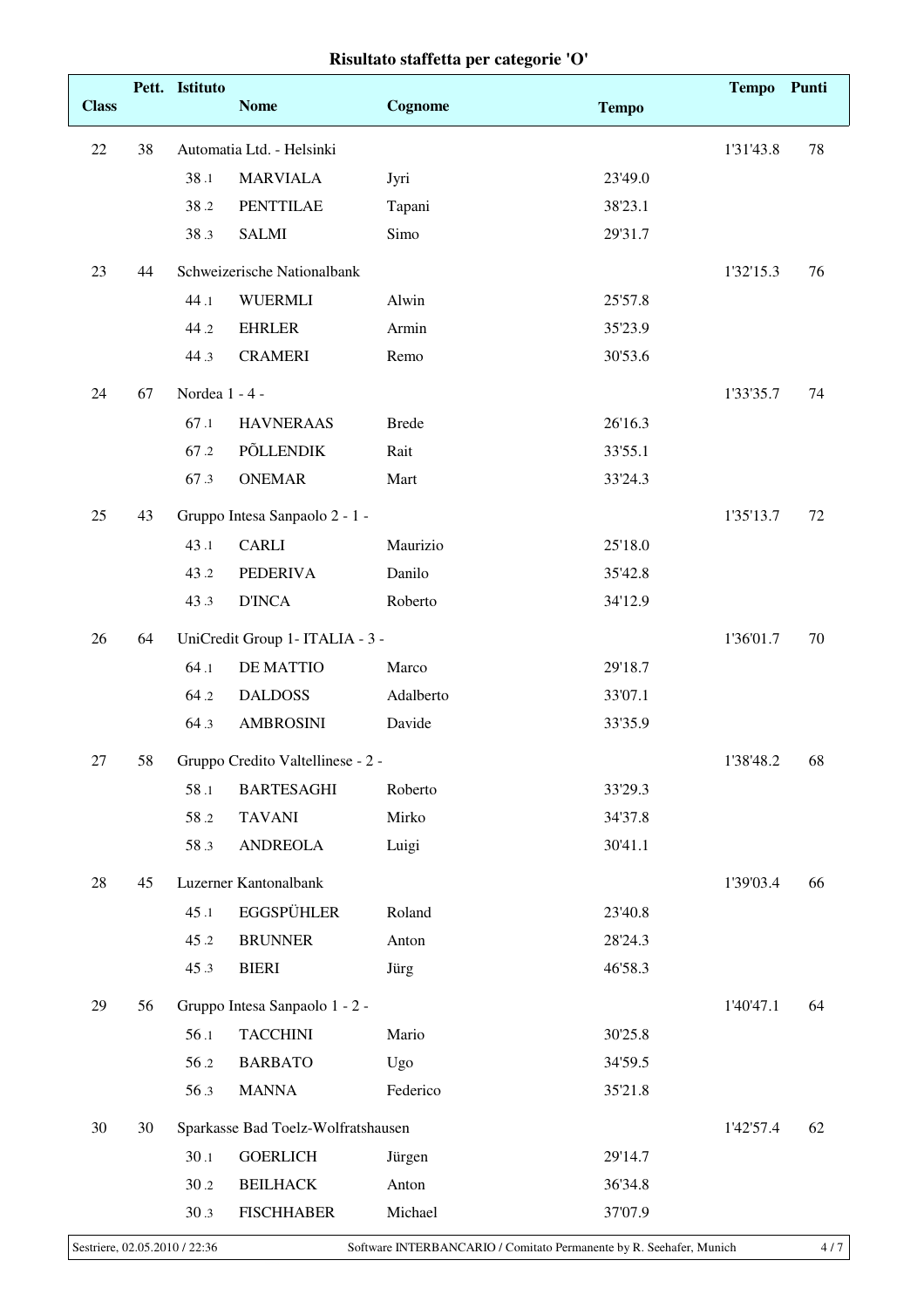|              | Risultato staffetta per categorie 'O' |                |                          |         |              |              |       |
|--------------|---------------------------------------|----------------|--------------------------|---------|--------------|--------------|-------|
|              |                                       | Pett. Istituto |                          |         |              | <b>Tempo</b> | Punti |
| <b>Class</b> |                                       |                | <b>Nome</b>              | Cognome | <b>Tempo</b> |              |       |
| 31           | 59                                    |                | Credit Suisse I - 2 -    |         |              | 1'45'44.6    | 60    |
|              |                                       | 59.1           | <b>BÄR</b>               | Max P.  | 30'34.9      |              |       |
|              |                                       | 59.2           | <b>GUHL</b>              | Heini   | 35'41.3      |              |       |
|              |                                       | 59.3           | <b>MORANDI</b>           | Angelo  | 39'28.4      |              |       |
| 32           | 46                                    |                | Julius Baer - Zuerich    |         |              | 1'45'53.9    | 58    |
|              |                                       | 46.1           | <b>FISCHER</b>           | Rudolf  | 27'49.2      |              |       |
|              |                                       | 46.2           | <b>HÄRFELDT</b>          | Cesar   | 46'42.8      |              |       |
|              |                                       | 46.3           | <b>VON ROHR</b>          | Thomas  | 31'21.9      |              |       |
| 33           | 48                                    | Deutsche Bank  |                          |         |              | 1'57'21.0    | 56    |
|              |                                       | 48.1           | <b>RIESE</b>             | Henner  | 23'16.4      |              |       |
|              |                                       | 48.2           | <b>WACHTENDONK</b>       | Michael | 35'21.1      |              |       |
|              |                                       | 48.3           | <b>ZACHERL</b>           | Rudi    | 58'43.5      |              |       |
| 34           | 52                                    |                | UBS AG - Zuerich 1 - 1 - |         |              | 2'24'41.2    | 54    |
|              |                                       | 52.1           | <b>LAUBACHER</b>         | Rene    | 55'42.5      |              |       |
|              |                                       | 52.2           | <b>MELLING</b>           | Lee     | 41'56.7      |              |       |
|              |                                       | 52.3           | <b>CASUTT</b>            | Adrian  | 47'02.2      |              |       |
| 35           | 40                                    |                | UBS AG - Zuerich 1 - 2 - |         |              | 2'26'55.5    | 52    |
|              |                                       | 40.1           | <b>BOESCH</b>            | Fritz   | 27'31.4      |              |       |
|              |                                       | 40.2           | <b>REUSSER</b>           | Daniel  | 58'39.1      |              |       |
|              |                                       | 40.3           | <b>MULLIS</b>            | Norbert | 1'00'45.0    |              |       |

#### **Non arrivato (1)**

|  | 68 UniCredit Group 1 - ITALIA - 4 - |         |  |
|--|-------------------------------------|---------|--|
|  | 68.1 LATEGANA                       | Alberto |  |
|  | 68.2 TONI                           | Pietro  |  |
|  | 68.3 ZANOLLI                        | Luigi   |  |

# **Staffette partite: 36 Fuori classifica** 66 Terra Bank Group - 3 - 1'29'26.9 66 .1 WATNE Kjetil 20'07.0 66 .2 LARSEN Stein Ole 30'47.5 66 .3 HOIBERG Tom 38'32.4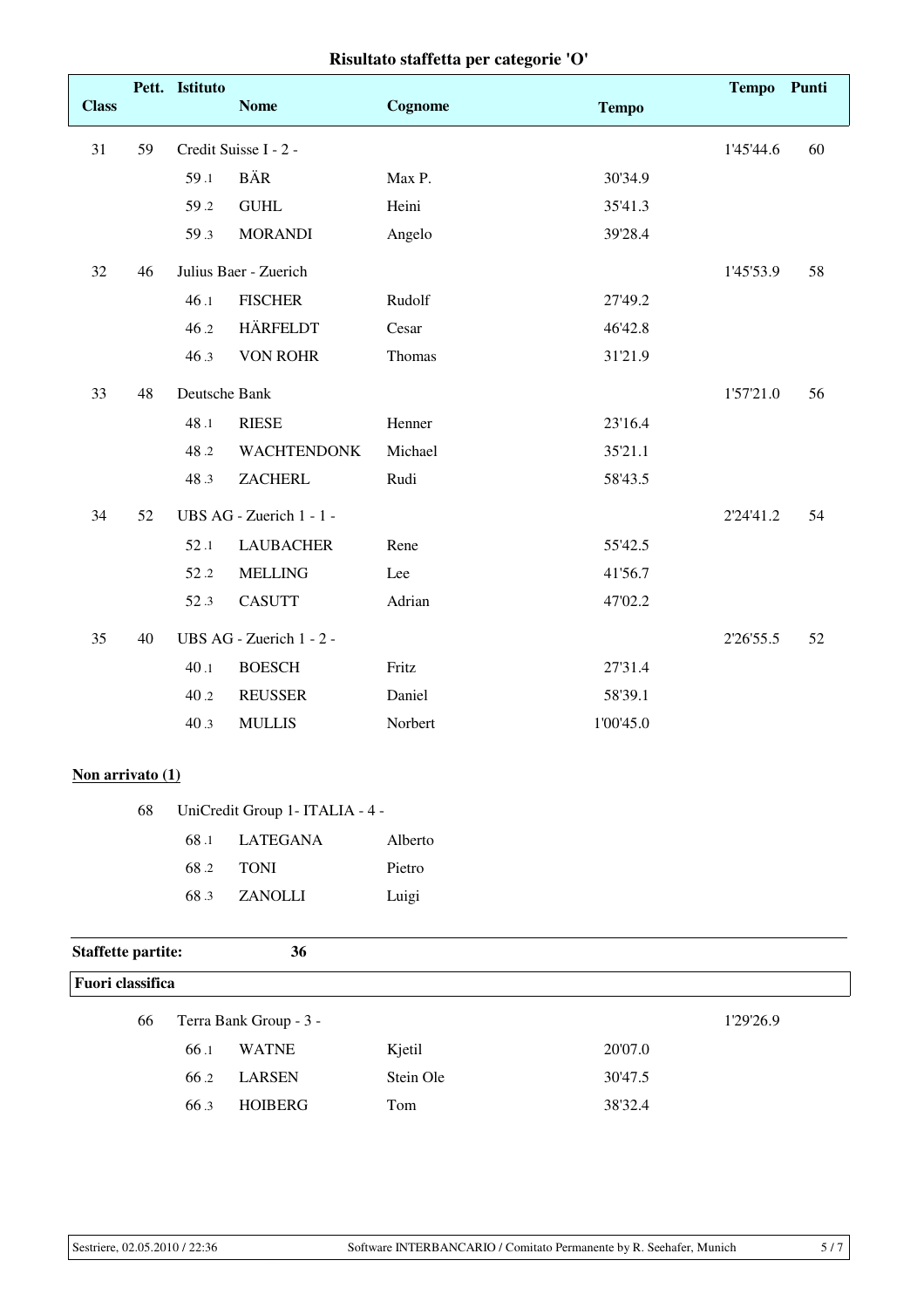| <b>Class</b> |     | Pett. Istituto | <b>Nome</b>                                  | Cognome                                              | <b>Tempo</b> | <b>Tempo</b> | Punti |
|--------------|-----|----------------|----------------------------------------------|------------------------------------------------------|--------------|--------------|-------|
|              | 69  |                | Gruppo Banca Monte dei Paschi di Siena - 1 - |                                                      |              | 1'38'37.0    |       |
|              |     | 69.1           | <b>CRUCITELLI</b>                            | Roccardo                                             | 29'58.1      |              |       |
|              |     | 69.2           | <b>NOTTOLINI</b>                             | Andrea                                               | 26'52.8      |              |       |
|              |     | 69.3           | <b>CENNI</b>                                 | Marco                                                | 41'46.1      |              |       |
|              | 140 |                | UniCredit Group 2 - ITALIA                   |                                                      |              | 1'42'24.4    |       |
|              |     | 140.1          | DE CECCO                                     | Riccardo                                             | 30'15.9      |              |       |
|              |     | 140.2          | <b>RUSCITTO</b>                              | Luca                                                 | 36'01.8      |              |       |
|              |     | 140.3          | <b>PIUSSI</b>                                | Matteo                                               | 36'06.7      |              |       |
|              | 42  | Nordea 2       |                                              |                                                      |              | 1'46'25.1    |       |
|              |     | 42.1           | <b>RAGNAR</b>                                | Johannesen                                           | 31'52.9      |              |       |
|              |     | 42.2           | <b>ISAKSEN</b>                               | Jan                                                  | 37'41.1      |              |       |
|              |     | 42.3           | <b>WAHLMAN</b>                               | Max                                                  | 36'51.1      |              |       |
|              | 71  |                |                                              | HypoVereinsbank 1 - UniCredit Group - Muenchen - 3 - |              | 2'02'20.0    |       |
|              |     | 71.1           | <b>SCHOTT</b>                                | Arno                                                 | 30'40.1      |              |       |
|              |     | 71.2           | <b>HÖHNEL</b>                                | Katrin                                               | 30'55.6      |              |       |
|              |     | 71.3           | <b>KLUG</b>                                  | Klaus                                                | 1'00'44.3    |              |       |
|              | 72  |                | UBS AG - Zuerich 1 - 3 -                     |                                                      |              | 2'11'39.8    |       |
|              |     | 72.1           | <b>KORFITSEN</b>                             | Kristian                                             | 34'20.9      |              |       |
|              |     | 72.2           | <b>BRITT</b>                                 | Peter                                                | 50'11.7      |              |       |
|              |     | 72.3           | <b>IMBODEN</b>                               | <b>Bruno</b>                                         | 47'07.2      |              |       |
|              | 70  |                | Gruppo Banca Monte dei Paschi di Siena - 2 - |                                                      |              | 2'13'10.4    |       |
|              |     | 70.1           | <b>DALLA BRIDA</b>                           | Deneb                                                | 40'08.8      |              |       |
|              |     | 70.2           | MAGI                                         | Luciano                                              | 42'51.0      |              |       |
|              |     | 70.3           | <b>TARZI</b>                                 | Davide                                               | 50'10.6      |              |       |
|              | 61  |                | Gruppo Intesa Sanpaolo 2 - 2 -               |                                                      |              | 2'35'10.0    |       |
|              |     | 61.1           | <b>GEROSA</b>                                | Carlo                                                | 50'34.0      |              |       |
|              |     | 61.2           | <b>GIOVANAZZI</b>                            | Costantino                                           | 1'01'50.0    |              |       |
|              |     | 61.3           | <b>PROSSLIMER</b>                            | Kurt                                                 | 42'46.0      |              |       |
|              |     |                |                                              |                                                      |              |              |       |

# **Staffette partite: 8**

# **Non partito (3)**

| 73.1 | <b>SCHWEIZER</b> | Werner     |
|------|------------------|------------|
|      | 73.2 FLURY       | Jeannine   |
| 73 3 | <b>BARBLAN</b>   | Jon Andrea |